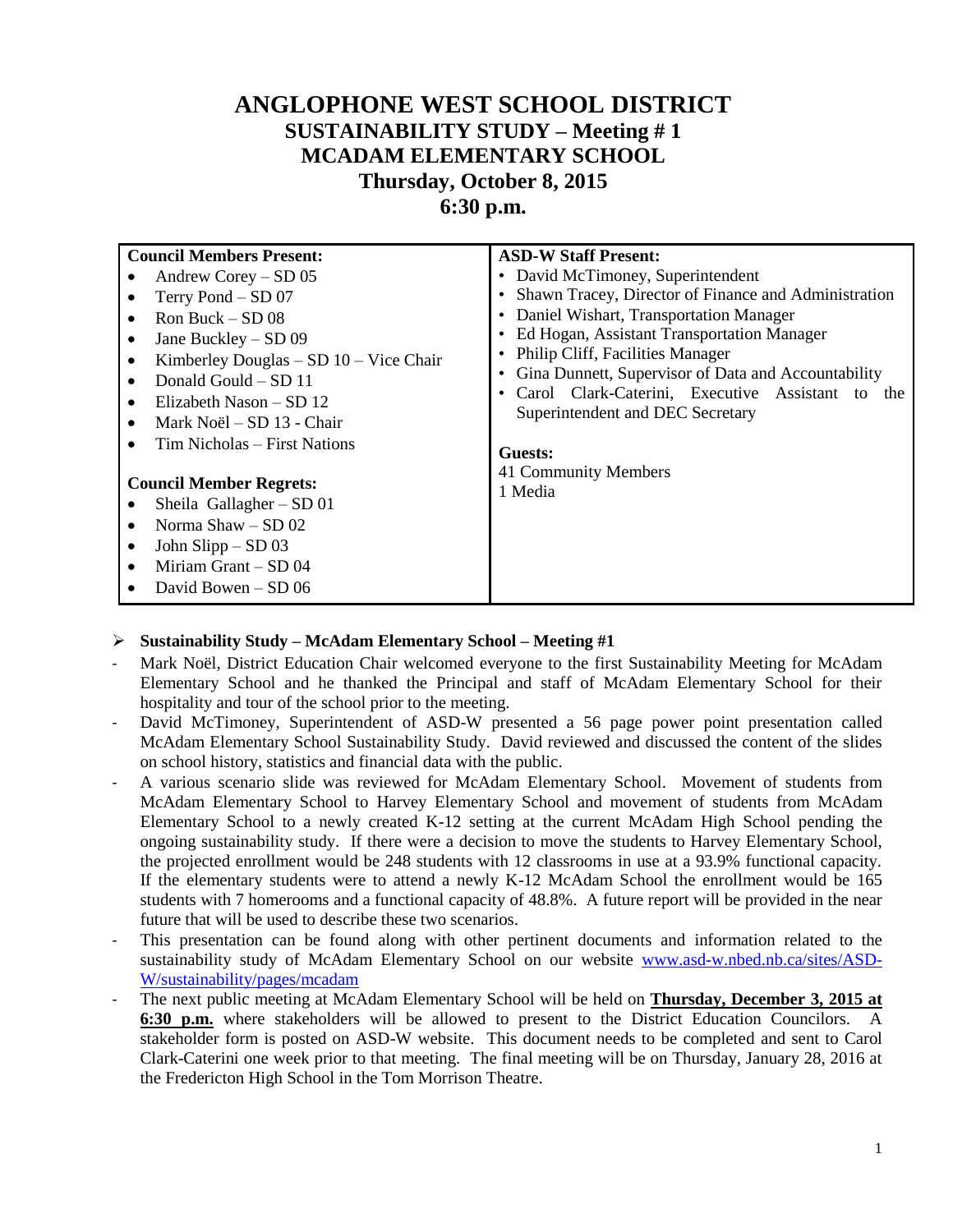Three outcomes included in Policy 409 are to remain status quo where the study is declared finished, a vote to make a recommendation to the Minister of Education and Early Childhood Development to repair the school, and thirdly a recommendation to the Minister of Education and Early Childhood Development to close the school and place students elsewhere.

### **Public Comments and Questions**

- Trever Flynn, community member and parent at McAdam Elementary School, ask the district to review the bus travel time slide on page 38 again as the latest drop off time from McAdam Elementary School seemed to be inaccurate. Daniel Wishart, Acting Transportation Manager will re-check the calculation time in the Transportation Program used by Anglophone West School District called Versa Trans again and he will report back to the Superintendent.
- A community member asked if the Capital Improvements slide is in order of priority. Philip Cliff, Facilities Manager, explained that the priority was calculated from  $1 - 3$  on a scale of urgency. For example, a roof leak would become a priority 1 and the paving of the parking lot would be considered a priority 3. McAdam Elementary School priority would be the boiler. Philip will provide a cumulative cost of priorities but cannot give individual cost as this would have an impact on the competition process.
- A community member asked which 10 classrooms were determined as classrooms. Philip reviewed his chart and determined that there were 9 classrooms and the library which was considered a classrooms. The Superintendent will check as to why the Library was included in this report and he will make any necessary changes to the presentation if needed.
- A community member asked if the Harvey High School functional capacity could be included in the slide with the two elementary school scenarios. Also, how many classrooms were used at the Harvey High School? The Superintendent confirmed that there were 14 classrooms at Harvey High School and that a more detailed report will be provided prior to the second meeting.
- Ron Buck, District Education Councilor, asked what would be best for the students of McAdam Elementary School from the "what if's" scenario presented; remain status quo, K-12 at McAdam High School, or close the school and bus students to the Harvey Elementary School. Ron spoke that he saw the third option to be unreasonable as the Harvey Elementary School would be very crowded with a 93% functional capacity. Ron continued to say that a motion can be brought forward at the next public meeting in October to remove this option.
- Kim Douglass, District Education Council Vice-Chair, asked if the community would rather for their children to attend an elementary school in another community or to remain in the community of McAdam. Although, Ron's comments made sense to other Councilors, they would like to hear from the community. A survey will be provided for the community to respond.
- Don Doherty, community member requested to know the projected cost of the Harvey Elementary School and the McAdam High School scenarios if they were to be decided upon. David added that he will continue to build reports for the District Education Council and the next "what if's" document will provide this information. This scenario would be similar to the move of Bath Elementary School to Bath Middle School.
- John Kilbride, community member requested to see the operational budget that the district receives from the Provincial Government that is disbursed and controlled by School Administration. In addition to this report, Mr. Kilbride would like to see a list of facilities cost, with breakdowns, of expenses for the Harvey and McAdam schools. Mr. Kilbride also noted that the Librarian's salary was not included in the power point presentation. Mr. Kilbride attended the Harvey High School that was built in 1980 and operational in January 1981. Students that attended the new school needed to be waiting for the bus at 7:15 a.m. and they did not return home until after 4 p.m., which most likely would be the same today. Therefore a younger student would have a very long day. The Superintendent responded that if the Council ask him to eliminate the option for students to attend Harvey Elementary School, then he will add a note to the website regarding this decision.
- Frank Carroll, Mayor of McAdam recognized the MLA from St. Stephen, Mr. John Ames, being in attendance and thanked him for his support. Mr. Carroll acknowledged the comments during the meeting to be excellent and that he understood the response from the community was to keep the students in the